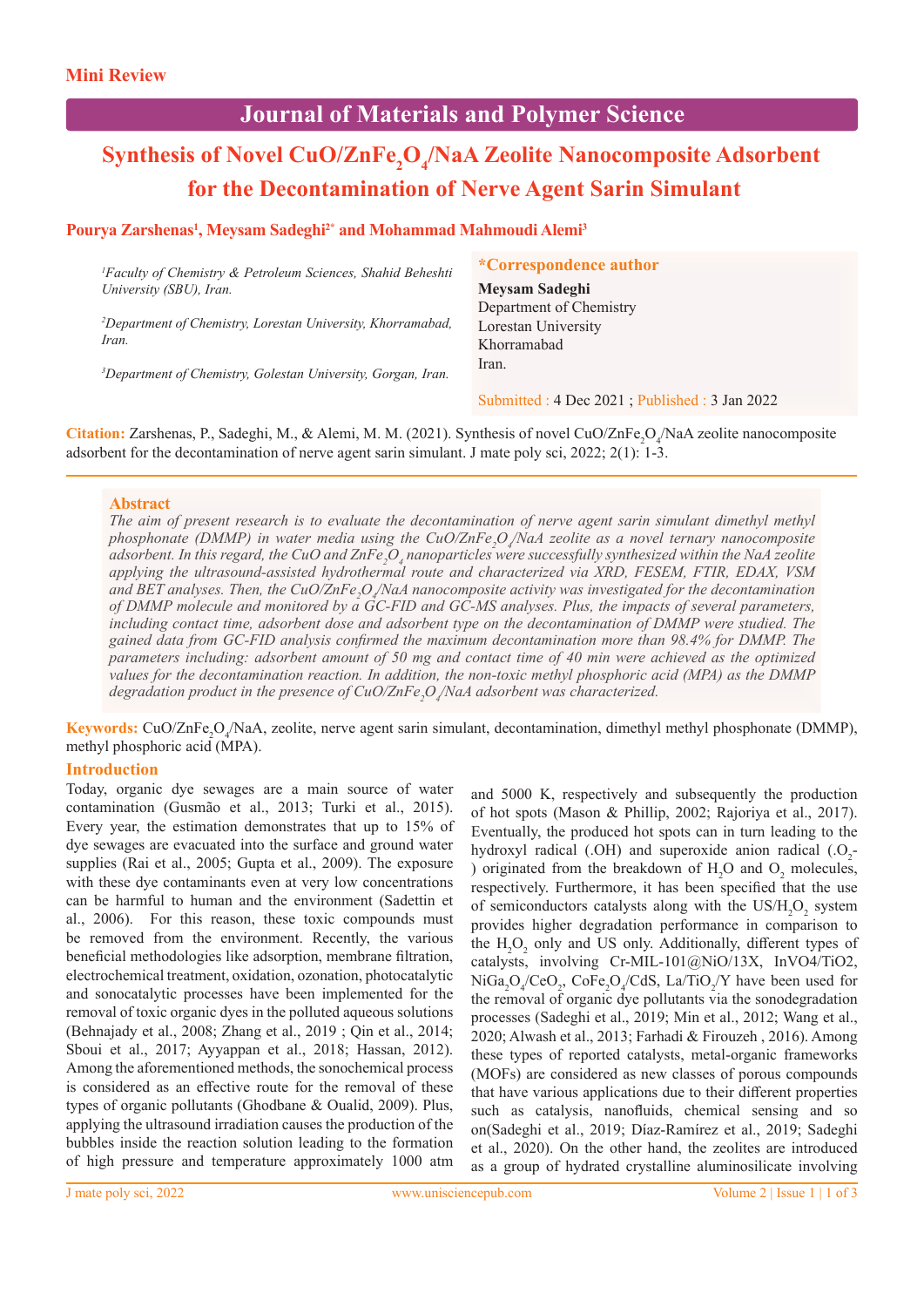alkali and alkaline earth metals (Sadeghi et al., 2017). These materials possesses unique properties such as high hydrothermal stability and biocompatibility, large pore volume and high surface area, which is suitable for its use as catalysis, adsorbents and so on (Dehghani et al., 2019; Sadeghi et al., 2019; Ramezani et al., 2017). Regarding the aforementioned explanations, it is explicitly known that combining the spinel  $MnFe<sub>2</sub>O<sub>4</sub>$  nanoparticles with MIL-88(Fe) metal-organic framework in the NaY zeolite framework will produce a magnetically separable and superior nanocomposite catalyst that remarkably facilitate the hole and electron separation. Hence, in the presence work, the MIL-88(Fe)/NaY/MnFe<sub>2</sub>O<sub>4</sub>, nanocomposite sonocatalyst was prepared using the ultrasound assisted-hydrothermal route. The as-prepared nanocomposite was fully characterized via the FESEM, EDAX, FTIR, XRD and BET analyses. Then, the above-mentioned nanocomposite catalyst was assessed for the effective sonodegradation of MB dye from aqueous solution in the presence of the ultrasound  $(US/H<sub>2</sub>O<sub>2</sub>$  system. Besides, the impacts of several parameters like contact time,  $H_2O_2$  concentration, initial MB concentration and sonocatalyst dosage on the MB degradation were studied. Nevertheless, as far as we know, no study has been done on the sonodegradation reaction in the presence of the MIL-88(Fe)/  $\text{NaY/MnFe}_{2}\text{O}_{4}/\text{US/H}_{2}\text{O}_{2}$  system in before.

#### **Conclusion**

In this research, the ultrasound-assisted hydrothermal method was used to fabricate magnetic  $CuO/ZnFe<sub>2</sub>O<sub>4</sub>/NaA$  zeolite as a novel nanocomposite. The noteworthy activity of the CuO/  $\text{ZnFe}_2\text{O}_4/\text{NaA}$  nanocomposite for the decontamination of DMMP in aqueous solution was investigated and monitored via GC-FID analysis. Besides, the influences of several parameters such as contact time, adsorbent amount and adsorbent type on the decontamination efficiency of DMMP were evaluated. On the basis of the GC-FID analysis outcomes, the decontamination (98.4%) of DMMP in the presence of the CuO/ZnFe<sub>2</sub>O<sub>4</sub>/NaA under the optimized conditions of contact time 40 min and adsorbent amount of 50 mg was proved. Alternatively, the high activity of above-mentioned nanocomposite makes it a superior candidate to utilize in the decontamination applications of chemical warfare agents.

#### **References**

- 1. Gusmão, K. G., Gurgel, L. V. A., Melo, T.M.S., & Gill, L. F. (2013). Adsorption studies of methylene blue and gentian violet on sugarcane bagasse modified with EDTA dianhydride (EDTAD) in aqueous solutions: kinetic and equilibrium aspects. *Journal of environmental management,188*(c),135-143.
	- DOI:10.1016/j.jenvman.2013.01.017
- 2. Turki, A., Guillard, C., Dappozze, F., Ksibi, Z., Berhault, G., Kochkar, H. (2015). Phenol photocatalytic degradation over anisotropic TiO2 nanomaterials: Kinetic study, adsorption isotherms and formal mechanisms. *Applied Catalysis B: Environmental*, 163, 404-414. DOI:10.1016/j.apcatb.2014.08.010
- 3. Rai, H. S., Bhattacharyya, M. S., Singh, J., Bansal, T.K., Vats, P., & Banerjee, U.C. (2005). Removal of dyes

from the effluent of textile and dyestuff manufacturing industry: a review of emerging techniques with reference to biological treatment. *Critical reviews in environmental science and technology, 35*(3), 219-238. https://doi.org/10.1080/10643380590917932

- 4. Gupta, V. K., & Suhas. (2009). Application of lowcost adsorbents for dye removal–a review. *Journal of environmental management, 90*(8), 2313-2342. https://doi.org/10.1016/j.jenvman.2008.11.017
- 5. Sadettin, S., & Dönmez, G. (2006). Bioaccumulation of reactive dyes by thermophilic cyanobacteria. *Process Biochemistry, 41*(4), 836-841. DOI:10.1016/j.procbio.2005.10.031
- 6. Behnajady, M. A., Modirshahla, N., Tabrizi, S. B., & Molanee, S. (2008). Ultrasonic degradation of Rhodamine B in aqueous solution: Influence of operational parameters. *Journal of Hazardous Materials, 152*(1), 381-386. DOI: 10.1016/j.jhazmat.2007.07.019
- 7. Zhang, D. Q., W. L. Zhang, and Y. N. Liang. (2019). Adsorption of perfluoroalkyl and polyfluoroalkyl substances (PFASs) from aqueous solution-A review. *Science of the Total Environment, 694*(133606). https://doi.org/10.1016/j.scitotenv.2019.133606
- 8. Qin, Y., Long, M., Tan, B., & Zhou, B. (2014). RhB adsorption performance of magnetic adsorbent Fe 3 O 4/ RGO composite and its regeneration through a fenton-like reaction. *Nano-Micro Letters, 6*(2), 125-135. https://doi.org/10.1007/BF03353776
- 9. Sboui, M., Nsib, M. F., Rayes, A., Swaminathan, M., & Houas, A. (2017). TiO2–PANI/Cork composite: A new floating photocatalyst for the treatment of organic pollutants under sunlight irradiation. *Journal of Environmental Sciences, 60*, 3-13. https://doi.org/10.1016/j.jes.2016.11.024
- 10. Ayyappan, C. S., Bhalambaal, V. M., & Sunil Kumar. (2018). Effect of biochar on bio-electrochemical dye degradation and energy production. *Bioresource technology, 251,* 165-170. https://doi.org/10.1016/j.biortech.2017.12.043
- 11. Hassan, A. M., & El Jamal, M.M. (2012). Kinetic Study of the Electrochemical Oxidation of Methylene Blue with Pt Electrode. Port. *Electrochimica Acta, 30*(5), 351-359. DOI: 10.4152/pea.201205351
- 12. Ghodbane, H., & Hamdaoui, O. (2009). Degradation of Acid Blue 25 in aqueous media using 1700 kHz ultrasonic irradiation: ultrasound/Fe (II) and ultrasound/H2O2 combinations. *Ultrasonics Sonochemistry, 16*(5). 593- 598. https://doi.org/10.1016/j.ultsonch.2008.11.006
- 13. Mason, T. J., & Lorimer, J. P. (2002). Applied sonochemistry: the uses of power ultrasound in chemistry and processing. Weinheim: *Wiley-Vch.* DOI:10.1002/352760054X
- 14. Rajoriya, S., Bargole, S., & Saharan, V. K. (2017). Degradation of reactive blue 13 using hydrodynamic cavitation: Effect of geometrical parameters and different oxidizing additives. *Ultrasonics sonochemistry, 37*, 192- 202. https://doi.org/10.1016/j.ultsonch.2017.01.005